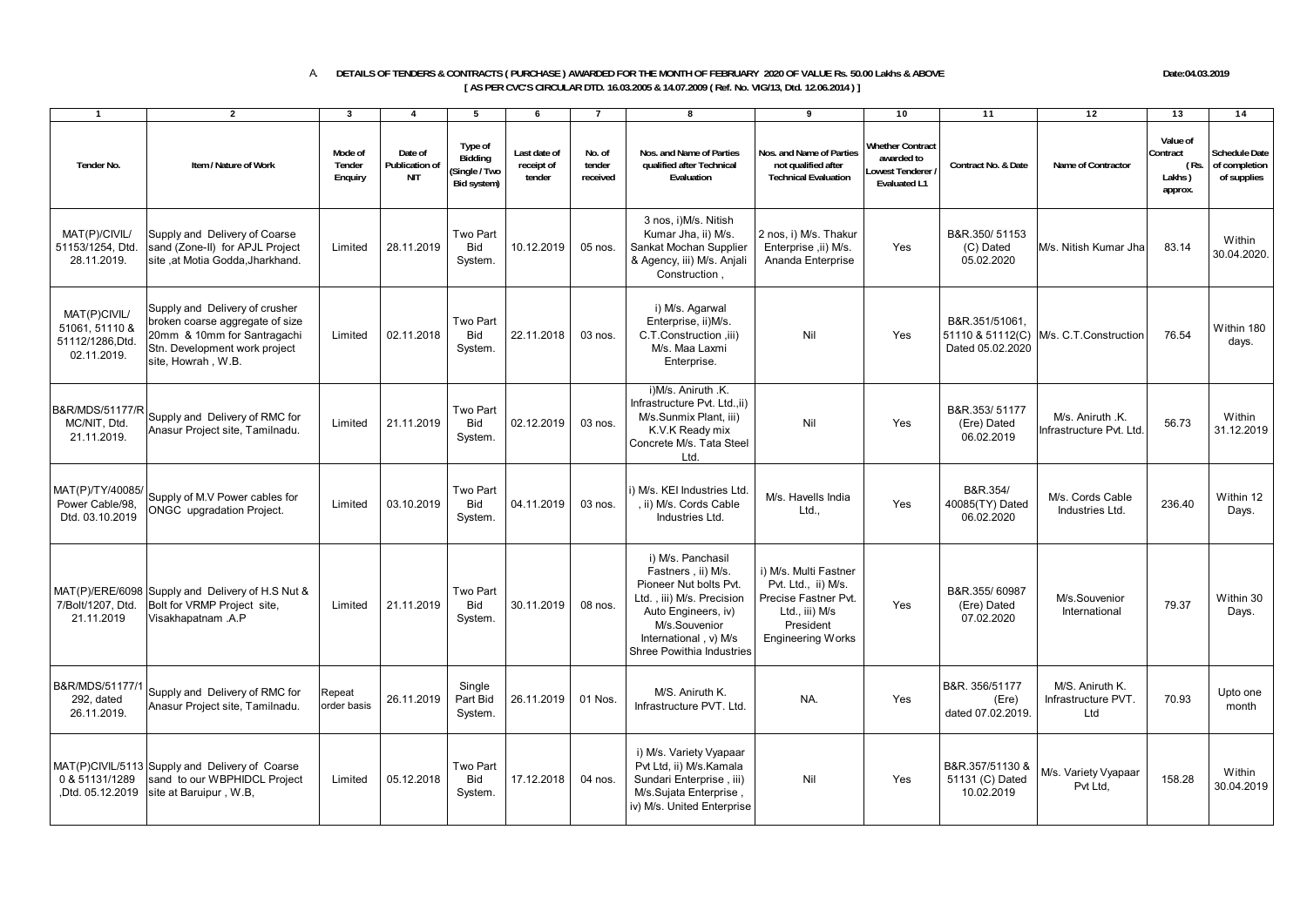| Tender No.                                               | Item / Nature of Work                                                                                                      | Mode of<br>Tender<br>Enquiry | Date of<br><b>Publication of</b><br><b>NIT</b> | Type of<br>Bidding<br>Single / Two<br>Bid system) | Last date of<br>receipt of<br>tender | No. of<br>tender<br>received | Nos. and Name of Parties<br>qualified after Technical<br>Evaluation                                                                             | Nos. and Name of Parties<br>not qualified after<br><b>Technical Evaluation</b>                          | <b>Whether Contract</b><br>awarded to<br>owest Tenderer<br><b>Evaluated L1</b> | Contract No. & Date                          | Name of Contractor                           | Value of<br>ontract<br>(Rs.<br>Lakhs)<br>approx. | Schedule Date<br>of completion<br>of supplies |
|----------------------------------------------------------|----------------------------------------------------------------------------------------------------------------------------|------------------------------|------------------------------------------------|---------------------------------------------------|--------------------------------------|------------------------------|-------------------------------------------------------------------------------------------------------------------------------------------------|---------------------------------------------------------------------------------------------------------|--------------------------------------------------------------------------------|----------------------------------------------|----------------------------------------------|--------------------------------------------------|-----------------------------------------------|
| MAT(P)Ere/60987<br>Gratings/1205,<br>Dtd. 22.11.2019.    | Supply and Delivery of<br>Galvanized grattings for VRMP<br>Project site of Visakhapatnam,<br>A.P                           | Open                         | 11.02.2019                                     | Two Part<br>Bid<br>System.                        | 30.11.2019                           | 04 nos.                      | i) M/s. Cellcom<br>Teleservices Pvt. Ltd., ii)<br>M/s. Pinax Steel<br>Industries Pvt. Ltd.                                                      | i) M/s. Bhola Ram<br>Steels Pvt. Ltd., ii)<br>M/s. Indiana Gratings<br>Pvt. Ltd.                        | Yes                                                                            | B&R.358/60987<br>(Ere) Dated<br>11.02.2020   | M/s. Cellcom<br>Teleservices Pvt. Ltd.       | 67.28                                            | Within 45<br>days from<br>appd. QAP.          |
| MAT(P)/CIVIL/710<br>94/Boulder /818,<br>Dtd. 31.08.2019. | Supply and Delivery of Boulder<br>size 225-150 mm for KMC Palta<br>works Project site , IGTP, at<br>Barrackpur, W.B.       | Open                         | 31.08.2019                                     | Two Part<br>Bid<br>System.                        | 16.09.2019                           | 05 nos.                      | i)M/s. P.Banik & Co.,ii)<br>M/s. Singh Brothers, iii)<br>M/s. Usha Construction,<br>iv) M/s. Yadav &<br>Company, v) M/s.<br>Pawansut Enterprise | Nil                                                                                                     | Yes                                                                            | B&R.359/71094<br>(Ere) Dated<br>12.02.2020   | M/s. Yadav &<br>Company                      | 176.725                                          | Within five<br>months.                        |
| 8/2040, Dtd.<br>05.02.2020                               | MAT(P)/ERE/6100 Supply and Delivery of TMT Bar<br>for Durgapur Barrage site,<br>Durgapur, W.B                              | Limited                      | 05.02.2020                                     | Single<br>Part Bid<br>System.                     | 07.01.2019                           | 01 nos.                      | M/s. Steel Authority of<br>India Ltd.                                                                                                           | NA.                                                                                                     | Yes                                                                            | B&R.362/61008<br>(Ere) Dated<br>13.02.2020   | M/s. Steel Authority<br>of India Ltd.        | 230.10                                           | Within<br>29.02.2020                          |
| 0& 51131/1807<br>Dated 01.02.2019                        | MAT(P)/CIVIL/5113 Supply and Delivery of P.P.Cement<br>to our Hindalco Track Hoper Project<br>site at Lapanga, Odisha      | Repeat<br>order basis        | 11.02.2020                                     | Single<br>Part Bid<br>System.                     | 12.02.2020                           | $01$ nos.                    | 01 nos, i) M/s Ultra Tech<br>Cement Ltd.                                                                                                        | Nil                                                                                                     | Yes.                                                                           | B&R. 365/51126 (C<br>dated 19.02.2020.       | M/s Ultra Tech<br>Cement Ltd.                | 127.50<br>Lakhs                                  | Within<br>30.06.2020.                         |
| 4/2003, Dtd.<br>31.01.2020                               | MAT(P)/ERE/6098 Supply and Delivery of Strl. Steel<br>for HPCL, VRMP Site,<br>Vishakhapatnam.                              | Limited                      | 31.01.2020                                     | Single<br>Part Bid<br>System.                     | 01.02.2020                           | 01 nos.                      | M/s. Steel Authority Of<br>India Ltd.                                                                                                           | NA.                                                                                                     | Yes                                                                            | B&R.366/60984<br>(Ere) Dated<br>20.02.2020   | M/s. Steel Authority<br>Of India Ltd.        | 600.99                                           | Within<br>31.03.2020                          |
| MAT(P)/ERE/Howr<br>ah/30648/2058<br>Dtd. 10.02.2020      | Supply and Delivery of steel Plate<br>for Howrah works, W.B.                                                               | Limited                      | 10.02.2019                                     | Single<br>Part Bid<br>System.                     | 11.02.2019                           | 01 nos.                      | M/s. Steel Authority Of<br>India Ltd.                                                                                                           | NA.                                                                                                     | Yes                                                                            | B&R.367/Howrah/<br>30648 Dated<br>20.02.2020 | M/s. Steel Authority<br>Of India Ltd.        | 94.95                                            | Within Feb-<br>2020                           |
| MAT(P)/ERE/<br>60984/2005 Dtd.<br>31.01.2020             | Supply and Delivery of steel Plate<br>for Vizag Project site.                                                              | Limited                      | 31.01.2020                                     | Single<br>Part Bid<br>System.                     | 01.02.2020                           | 01 nos.                      | M/s. Steel Authority Of<br>India Ltd.                                                                                                           | NA.                                                                                                     | Yes                                                                            | B&R.368/<br>60984(Ere) Dated<br>20.02.2020   | M/s. Steel Authority<br>Of India Ltd.        | 522.12                                           | Within<br>31.03.2020                          |
| 90/1930 Dtd.<br>07.01.2020                               | MAT(P)/CIVIL/511 Supply and Delivery of P.P.Cement<br>to our Haldia Petrochemical project<br>site, Haldia, Purba Medinipur | Limited                      | 07.01.2020                                     | Two Part<br>Bid System.                           | 27.01.2020                           | 02 nos.                      | 01 nos, i) M/s Birla<br>Corporation Ltd.                                                                                                        | i) M/s ACC Ltd.                                                                                         | Yes.                                                                           | B&R. 369/51190(C)<br>dated 21.02.2020.       | M/s Birla Corporation<br>Ltd.                | 141.44<br>Lakhs                                  | Within<br>30.04.2020.                         |
| MAT(P)/ERE/<br>71094/1134, Dtd.<br>08.11.2019            | Supply of Hot Rolled U type<br>steel sheet piles for our IGWTP<br>Project site, Palta, Kolkata.                            | Open                         | 31.10.2019                                     | Two Part<br>Bid<br>System.                        | 22.11.2019                           | 04 nos.                      | i) M/s.ArcelorMittal<br>Project India Pvt. Ltd., ii)<br>M/s. Merubeni-Itucho<br>Steel India Pvt. Ltd.                                           | i) M/s. Sunshine<br><b>Steel Piling Projects</b><br>India, ii) M/s.<br>Takshshila Projects<br>Pvt. Ltd. | Yes                                                                            | B&R.370/71094<br>(Ere) Dated<br>25.02.2020   | M/s.ArcelorMittal<br>Project India Pvt. Ltd. | 3843.02                                          | Within<br>6months                             |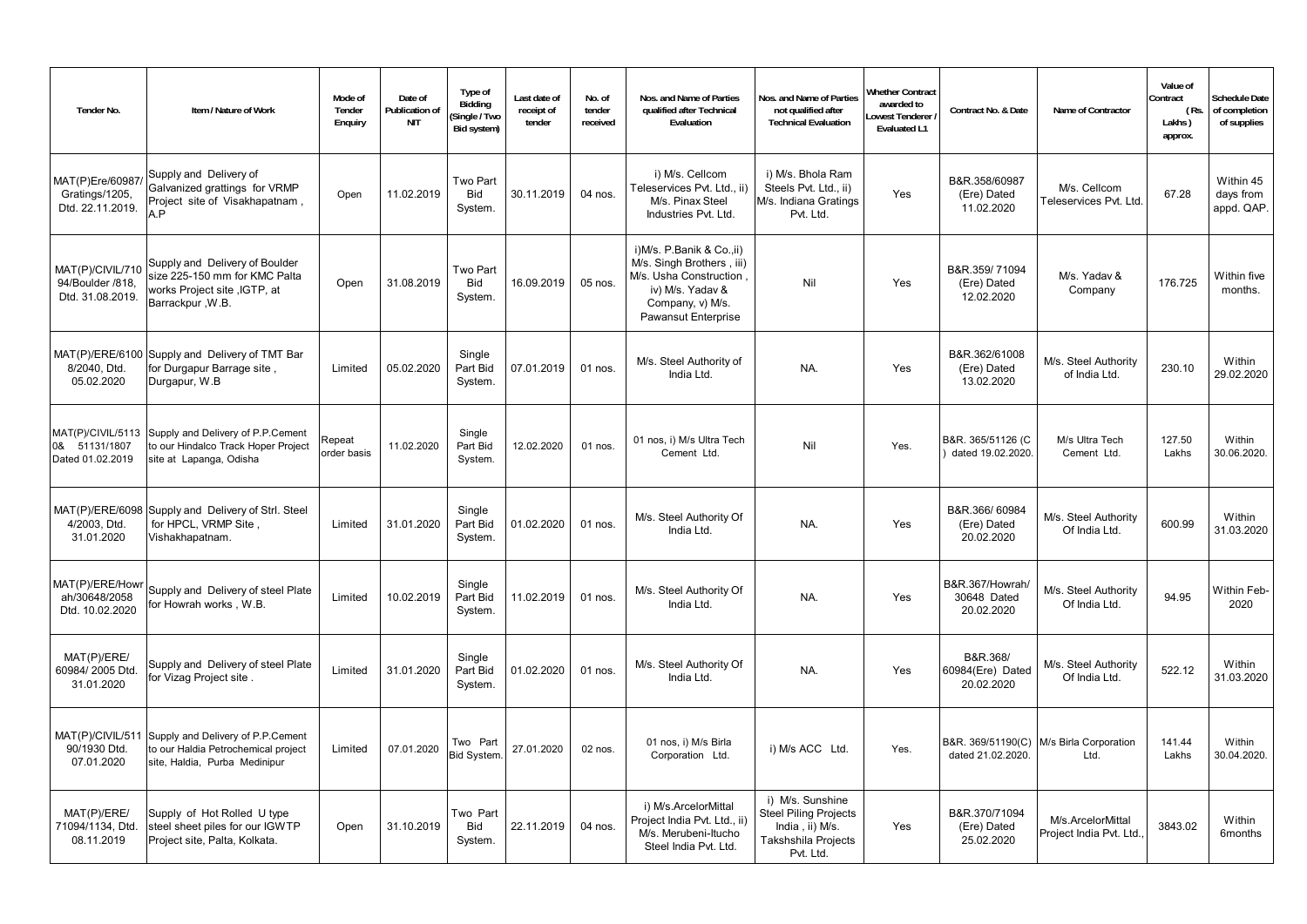| Tender No.                                         | Item / Nature of Work                                                                                                                          | Mode of<br>Tender<br>Enquiry | Date of<br>Publication of<br><b>NIT</b> | Type of<br>Biddina<br>Single / Two<br>Bid system) | Last date of<br>receipt of<br>tender | No. of<br>tender<br>received | Nos. and Name of Parties<br>qualified after Technical<br>Evaluation                                                                                 | Nos, and Name of Parties<br>not qualified after<br><b>Technical Evaluation</b> | Vhether Contract<br>awarded to<br>owest Tenderer<br><b>Evaluated L1</b> | Contract No. & Date                        | Name of Contractor                           | Value of<br>Contract<br>(Rs.<br>Lakhs)<br>approx. | <b>Schedule Date</b><br>of completion<br>of supplies |
|----------------------------------------------------|------------------------------------------------------------------------------------------------------------------------------------------------|------------------------------|-----------------------------------------|---------------------------------------------------|--------------------------------------|------------------------------|-----------------------------------------------------------------------------------------------------------------------------------------------------|--------------------------------------------------------------------------------|-------------------------------------------------------------------------|--------------------------------------------|----------------------------------------------|---------------------------------------------------|------------------------------------------------------|
| PLC/1109. Dtd.<br>01.11.2019                       | MAT(P)/TY/40085/ Supply and Commissioning of<br>PLC System 1-set for ONGC,<br>Nawgaon Project, Assam                                           | Limited                      | 01.11.2019                              | Two Part<br><b>Bid</b><br>System.                 | 05.12.2019                           | $02$ nos.                    | M/s. Honeywell<br>Automation(I) Ltd.                                                                                                                | M/s. Rockwell<br>Automation (I) Ltd.                                           | Yes                                                                     | B&R.371/40085<br>(TY) Dated<br>25.02.2020  | M/s. Honeywell<br>Automation(I) Ltd.         | 116.86                                            | Within<br>$16 - 18$<br>Weeks.                        |
| MAT(P)/CIVIL/51<br>64/1955, Dtd.<br>17.01.2020     | Supply and Delivery of Brown<br>sand (Zone-II) for our Haldia Dock<br>complex Project site, at Haldia,<br>W.B                                  | Limited                      | 17.01.2020                              | Two Part<br><b>Bid</b><br>System.                 | 31.01.2020                           | 05 nos.                      | i)M/s. Samanta Traders,<br>ii) M/s.Das & Sons, iii)<br>M/s. Amitava Sahoo, iv)<br>M/s. LTC Infrastructure<br>Pvt. Ltd., v) M/s. UIA<br>Construction | Nil                                                                            | Yes                                                                     | B&R.372/51164<br>(C) Dated<br>27.02.2020   | M/s. UIA Construction                        | 62.52                                             | Within<br>31.05.2020.                                |
| MAT(P)/CIVIL/511<br>53/1959, dated<br>17.01.2020.  | Supply & delivery P.P Cement for<br>our Godda thermal power project<br>site Jharkhand                                                          | Limited                      | 17.01.2020                              | Two Part<br><b>Bid</b><br>System.                 | 03.02.2020                           | 02 Nos.                      | i) M/s. Birla Corporation<br>Ltd., ii) M/s. Nuvoco<br>Vistar Corporation Ltd.                                                                       | <b>NA</b>                                                                      | Yes                                                                     | B&R. 374/51153<br>(C) dated<br>29.02.2020. | M/s. Nuvoco Vistar<br><b>Corporation Ltd</b> | 132.00                                            | Within<br>31.05.2020.                                |
| MAT(P)CIVIL/<br>51121/1903. Dtd.<br>30.12.2019.    | Supply and Delivery of stone<br>aggregates & Crusher stone sand<br>for our Upper Thermal Power<br>project site at Ramanathpuram,<br>Tamilnadu. | Limited                      | 17.01.2020                              | Two Part<br><b>Bid</b><br>System.                 | 03.02.2020                           | 03 nos.                      | i) M/s. Anbu<br>Construction, ii) M/s.<br><b>KKR Construction, iii)</b><br>M/s. Sri Ganapathi<br>Enterprise                                         | Nil                                                                            | Yes                                                                     | B&R.375/51121<br>(C) Dated<br>29.02.2020   | M/s. KKR<br>Construction                     | 151.62                                            | Within<br>31.05.2020                                 |
| MAT(P)/ERE/6098<br>4/2004 Dtd.<br>31.01.2020       | Supply and Delivery of Strl.steel<br>for HPCL, Vizag site.                                                                                     | Limited                      | 31.01.2020                              | Single<br>Part Bid<br>System.                     | 01.02.2020                           | $01$ nos.                    | M/s. Steel Authority of<br>India Ltd.                                                                                                               | NA.                                                                            | Yes                                                                     | B&R.376/60984<br>(Ere) Dated<br>29.02.2020 | M/s. Steel Authority<br>Of India Ltd.        | 459.96                                            | Within<br>March 2020                                 |
| MAT(P)/ERE/610<br>5/FB Pump/398<br>Dtd. 13.06.2019 | Design, Manufacture, Testing,<br>Inspection , Supply and Delivery of<br>Engine driven Pump for IOCL-<br>Behrampur site.                        | Limited                      | 13.06.2019                              | Two Part<br>Bid<br>System.                        | 09.08.2019                           | 02 nos.                      | i) M/s. Dibson Pump. ii)<br>M/s. Wilo Mather & Platt<br>Pumps Ltd.                                                                                  | NA.                                                                            | Yes                                                                     | B&R.377/61015<br>(Ere) Dated<br>29.02.2020 | M/s. Wilo Mather &<br>Platt Pumps Ltd.       | 54.98                                             | Within 6<br>months                                   |
| MAT(P)/CIVIL/<br>51164/1964, Dtd<br>20.01.2020     | Supply and Delivery of Stone<br>Chips size 20mm & 10mm for<br>our Haldia dock complex site at<br>Haldia.                                       | Limited                      | 20.01.2020                              | Two Part<br><b>Bid</b><br>System.                 | 03.02.2020                           | 05 nos.                      | i)M/s. Samanta Traders,<br>ii) M/s.Das & Sons, iii)<br>M/s. Amitava Sahoo, iv)<br>M/s. LTC Infrastructure<br>Pvt. Ltd., v) M/s. UIA<br>Construction | Nil                                                                            | Yes                                                                     | B&R.378/51164<br>Dated 29.02.2020          | M/s. UIA Construction                        | 65.19                                             | Within<br>31.05.2020                                 |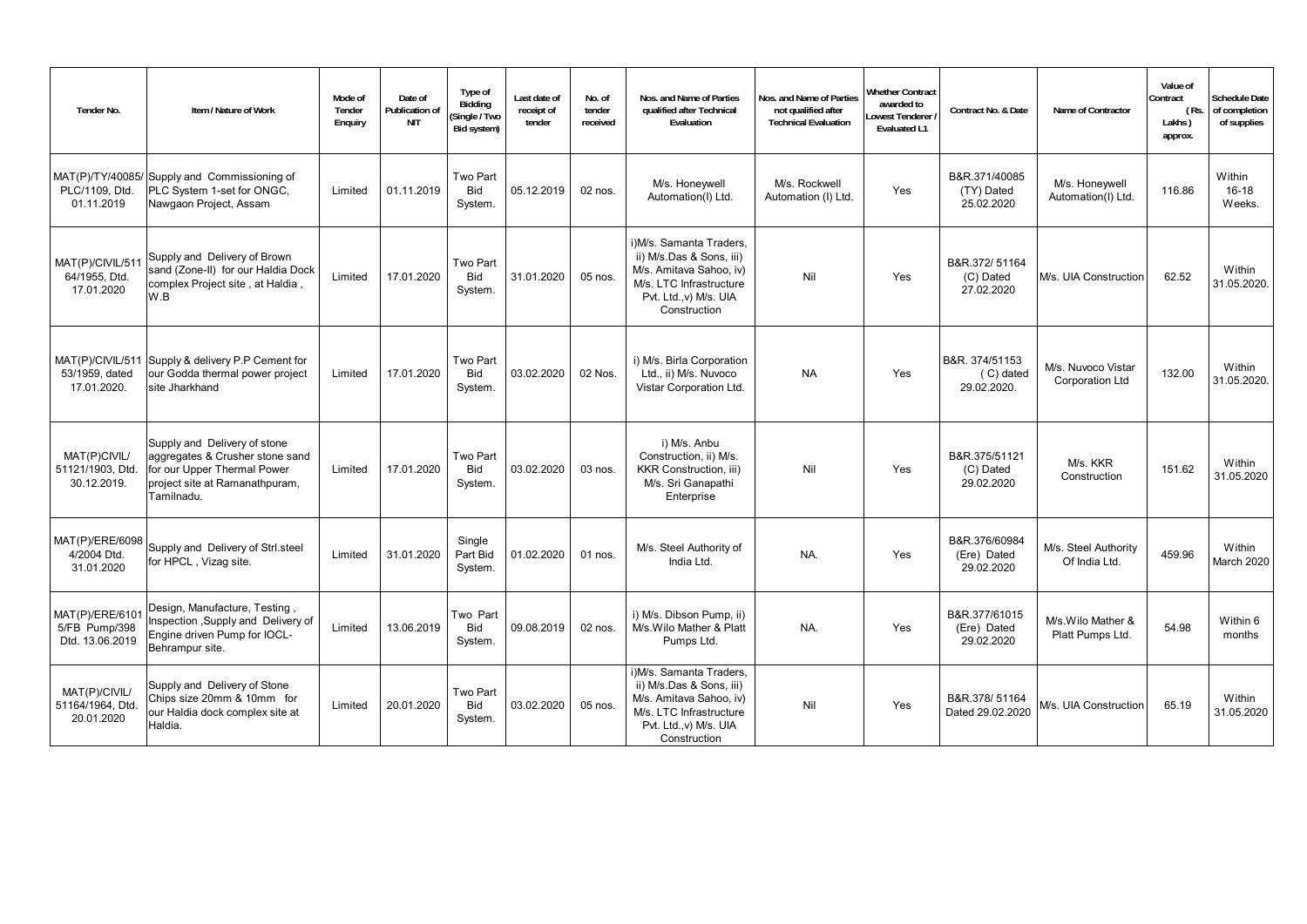| Tender No.                                                                                                                                          | Item / Nature of Work                                                                                                                                                                                     | Mode of<br>Tender<br>Enquiry | Date of<br>Publication of<br><b>NIT</b> | Type of<br>Bidding<br>Single / Two<br>Bid system)         | Last date of<br>receipt of<br>tender | No. of<br>tender<br>received | Nos. and Name of Parties<br>qualified after Technical<br>Evaluation                                                                                                                                                     | Nos. and Name of Parties<br>not qualified after<br><b>Technical Evaluation</b> | <b>Nhether Contract</b><br>awarded to<br>owest Tenderer<br><b>Evaluated L1</b>    | Contract No. & Date                                                   | Name of Contractor                                     | Value of<br>Contract<br>(Rs.<br>Lakhs)<br>approx. | <b>Schedule Date</b><br>of completion<br>of supplies |
|-----------------------------------------------------------------------------------------------------------------------------------------------------|-----------------------------------------------------------------------------------------------------------------------------------------------------------------------------------------------------------|------------------------------|-----------------------------------------|-----------------------------------------------------------|--------------------------------------|------------------------------|-------------------------------------------------------------------------------------------------------------------------------------------------------------------------------------------------------------------------|--------------------------------------------------------------------------------|-----------------------------------------------------------------------------------|-----------------------------------------------------------------------|--------------------------------------------------------|---------------------------------------------------|------------------------------------------------------|
|                                                                                                                                                     |                                                                                                                                                                                                           |                              |                                         |                                                           |                                      |                              | DETAILS OF TENDERS & CONTRACTS (SUB-CONTRACT / LABOUR CONTRACT) AWARDED FOR THE MONTH OF FEBRUARY 2020 OF VALUE Rs. 1.50 Crores & ABOVE                                                                                 |                                                                                |                                                                                   |                                                                       |                                                        |                                                   |                                                      |
|                                                                                                                                                     |                                                                                                                                                                                                           |                              |                                         |                                                           |                                      |                              | [AS PER CVC'S CIRCULAR DTD. 16.03.2005 & 14.07.2009 (Ref. No. VIG/13, Dtd. 12.06.2014) & Memo of CMD, dtd. 21.02.2020]                                                                                                  |                                                                                |                                                                                   |                                                                       |                                                        |                                                   |                                                      |
|                                                                                                                                                     |                                                                                                                                                                                                           |                              |                                         |                                                           |                                      |                              |                                                                                                                                                                                                                         |                                                                                | 10                                                                                | 11                                                                    | 12                                                     | 13                                                | 14                                                   |
| <b>Tender No.</b>                                                                                                                                   | Item / Nature of Work                                                                                                                                                                                     | Mode of<br>Tender<br>Enquiry | Date of<br>Publication of<br><b>NIT</b> | Type of<br>Bidding<br>(Single / Two Tender<br>Bid system) | Last date of<br>receipt of           | No. of<br>tender<br>received | Nos. and Name of Parties<br>qualified after Technical<br>Evaluation                                                                                                                                                     | Nos. and Name of Parties<br>not qualified after<br><b>Technical Evaluation</b> | <b>Whether Contract</b><br>awarded to<br>Lowest Tenderer /<br><b>Evaluated L1</b> |                                                                       | Name of Contractor                                     | Value of<br>Contract (Rs.<br>Lakhs)<br>approx.    | <b>Schedule Date</b><br>of completion<br>of supplies |
| B&R/HO/DMER/511<br>60/KARNAL/EPC-<br>EOI/CE/PKG-3.<br>Dtd. 10.07.2019 &<br>PRICE Bid<br>No.B&R/HO/<br>DMER/51160/KARN<br>AL/CW/EPC-<br>PRICE/PKG-3. | Planing, Designing, construction,<br>Furniture, IT Network & maintenance<br>of pandit Deen Dayal Uppadhyay<br>dept. of Medical Education &<br>Research, Govt. of Harayana on<br><b>EPC Contract Basis</b> | Open                         | 10.07.2019                              | <b>Two Part</b><br><b>Bid System</b>                      | 09.09.2019                           | 06 nos.                      | 05 nos. i) M/s NCC Ltd.,<br>ii) M/s. KPC Project Ltd.,<br>iii) M/s. Giridgarilal<br>Constructing Pvt. Ltd., iv)<br>M/s Yashnand Engineers<br>& constractors Pvt. Ltd., v)<br>M/s. Pushpdeep<br>Infrastructure Pvt. Ltd. | Inos. i) M/s Dee Vee<br>Projects Ltd.                                          | Yes                                                                               | B&R/HO/DMER/<br>51160/KARNAL/PK<br>G-3/CW/WO/472,<br>dated 03.02.2020 | M/s. Yashnand<br>Engineers &<br>constractors Pvt. Ltd. | 13762.45<br>Lakhs                                 | Within 22<br>(twenty two<br>Months.                  |
| Nagpur/CW/04,Dtd.<br>19.02.2019                                                                                                                     | HO/NIT/STPI/51168 Construction & Expansion of<br>Building at stpi, Nagpur, Maharastra<br>under software technology park of<br>India.                                                                      | Open                         | 19.02.2019                              | Two Part<br><b>Bid System</b>                             | 11.03.2019                           | 03 nos.                      | 03 nos. i) M/s<br>Mundeswari Construction<br>ii) M/s. Vaderas Interiors &<br>Exterior, iii) M/s. Subash<br>Engineers.                                                                                                   | Nil                                                                            | Yes                                                                               | B&R/HO/STPL/<br>51168/Nagpur/CW<br>WO/ 473, dated<br>04.02.2020       | M/s. Mundeswari<br>Construction,                       | 1106.40<br>Lakhs                                  | Within 12<br>(twelve)<br>Months.                     |
| BR/MDS/EESL/MH/<br>NIT-LED<br>Installation Work.<br>Dated 03.09.2018                                                                                | Dismantling,<br>Installation, and<br>Commissioning of LED Lights in<br>Maharastra.                                                                                                                        | Open                         | 03.09.2018                              | Two Part<br><b>Bid System</b>                             | 11.09.2018                           | 3 nos.                       | 02 nos. i) M/s Sunrays<br>Agencies, ii) M/s. Bynark<br>Engineering Pvt. Ltd.,                                                                                                                                           | 1 $no(s)$ . i) M/s.<br><b>Fugenic Computer</b><br>Services Pvt. Ltd.,          | Yes                                                                               | B&R/PCD/71086/LC<br>/WO/474, dated<br>04.02.2020                      | M/s Sunrays<br>Agencies                                | 292.82<br>Lakhs                                   | Within 5<br>(five) weeks                             |
| BR/MDS/71086/<br>NIT-LED Repair &<br>Maintenance<br>Dated 20.12.2018                                                                                | Repair and Maintenance of LED<br>street light<br>for 7 years in<br>Maharastra.                                                                                                                            | Open                         | 03.12.2018                              | Two Part<br><b>Bid System</b>                             | 27.12.2018                           | 3 nos.                       | 02 nos. i) M/s Sunrays<br>Agencies, ii) M/s. Bynark<br>Engineering Pvt. Ltd., iii)<br>M/s. Fugenic Computer<br>Services Pvt. Ltd.,                                                                                      | Nil                                                                            | Yes                                                                               | B&R/PCD/71086/LC<br>/WO/475, dated<br>05.02.2020                      | M/s. Bynark<br>Engineering Pvt. Ltd.,                  | 247.00<br>Lakhs                                   | 7 Years                                              |
| BR/MDS/71086/<br>NIT-LED Repair &<br>Maintenance<br>Dated 20.12.2018                                                                                | Repair and Maintenance of LED<br>for 7 years in<br>street<br>light<br>Maharastra.                                                                                                                         | Open                         | 03.12.2018                              | Two Part<br><b>Bid System</b>                             | 27.12.2018                           | 3 nos.                       | 02 nos. i) M/s Sunrays<br>Agencies, ii) M/s. Bynark<br>Engineering Pvt. Ltd., iii)<br>M/s. Fugenic Computer<br>Services Pvt. Ltd.                                                                                       | Nil                                                                            | Yes                                                                               | B&R/PCD/71086/LC<br>/WO/476, dated<br>05.02.2020                      | M/s Sunrays Agencies                                   | 164.80<br>Lakhs                                   | 7 Years                                              |
| B&R/ IRCON-<br>Shalimer/Wood<br>Work & Aluminium<br>Work, Dated<br>19.04.2018                                                                       | Wooden Work & Aluminium Work at<br>Shalima Rly Station.                                                                                                                                                   | Open                         | 19.04.2018                              | Two Part<br><b>Bid System</b>                             | 07.05.2018                           | $3$ nos.                     | 03 nos. i) M/s.<br>Panchadeep Construction<br>Ltd., ii) M/s.Vivekananda<br>Construction Pvt. Ltd., iii)<br>M/s. Aimpace Infrastructure                                                                                  | Nil                                                                            | Yes                                                                               | B&R/PCD/51111/W<br>O/SC-743/500,<br>dated 14.02.2019                  | M/s. Panchadeep<br>Construction Ltd.                   | 241.33<br>Lakhs                                   | 5 Months                                             |